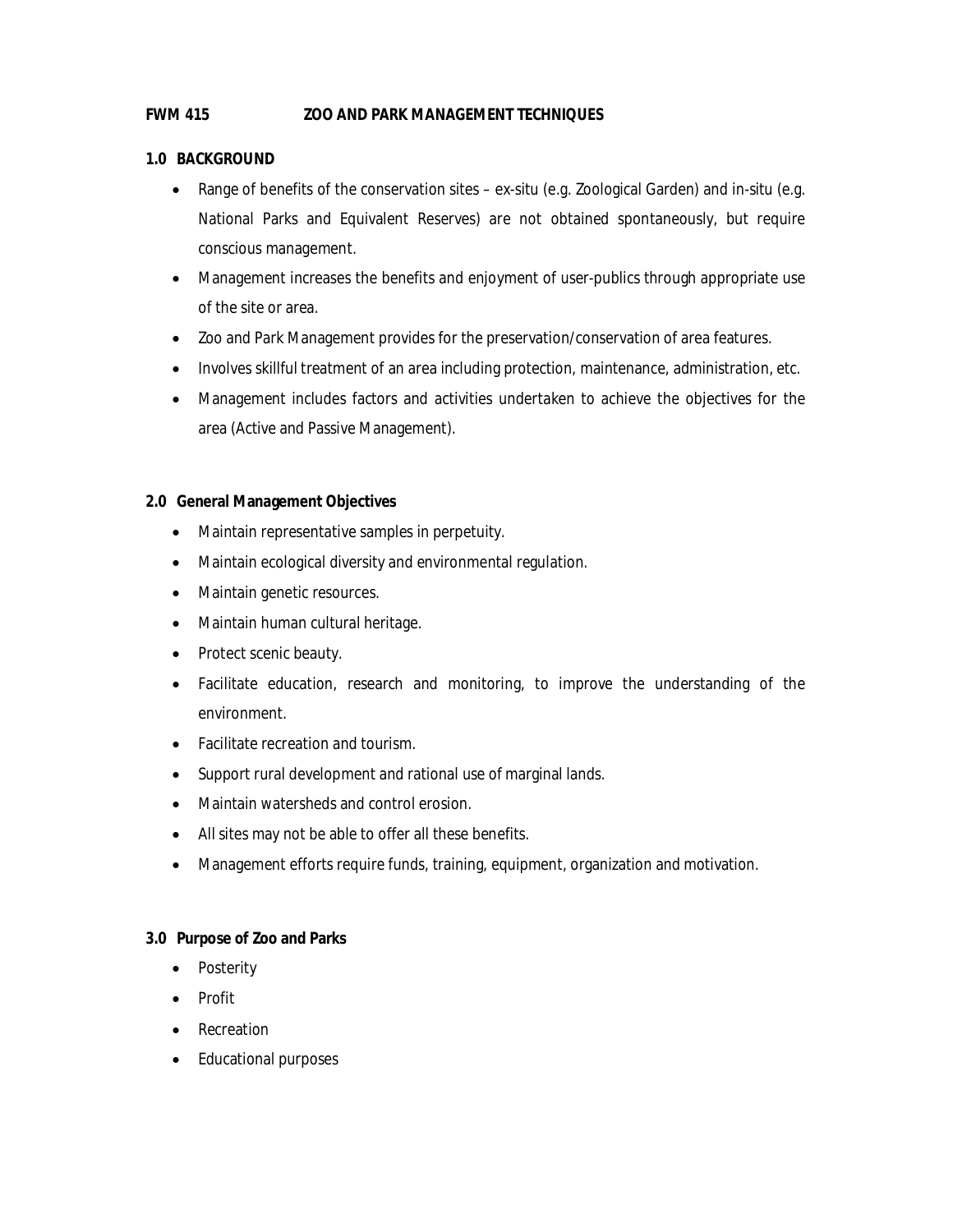#### **4.0 Management Areas – involves activities in three general areas**

- Resource management (air, water, soil, vegetation and wildlife) e.g. controlled burning, management of pests and pollution, environmental impact controls, fencing, predator policy, provision of water holes and saltlick, translocation, and culling.
- Human dimension management e.g. information and educational services, safety managements, regulations, attention to the surrounding population.
- Management of facilities and services e.g. headquarters, administration and staff, accommodation, recreation and access facilities.

## **5.0 Skills for Zoo and Parks Management**

- Regulations and laws
- Ecological principles
- Organization
- Resource protection
- Information, tourism and visitor services
- Animal handling and care
- Construction and maintenance
- Operating vehicles
- Surveying
- Public speaking and public relations
- Personnel management and fund management
- Education and extension services
- Conducting biological research, etc.

## **6.0 Specific Management Issues/Appropriate Management Actions**

## **6.1 Habitat and Animal Population Management**

- Basic inventory and monitoring
- Vegetation composition changes
- Ecological succession and habitat diversity
- Indices of poaching pressures
- Fire problems controlled, uncontrolled and fire as a management tools
- Population eruption and crash
- Migration patterns and corridors
- Animal acquisition and translocation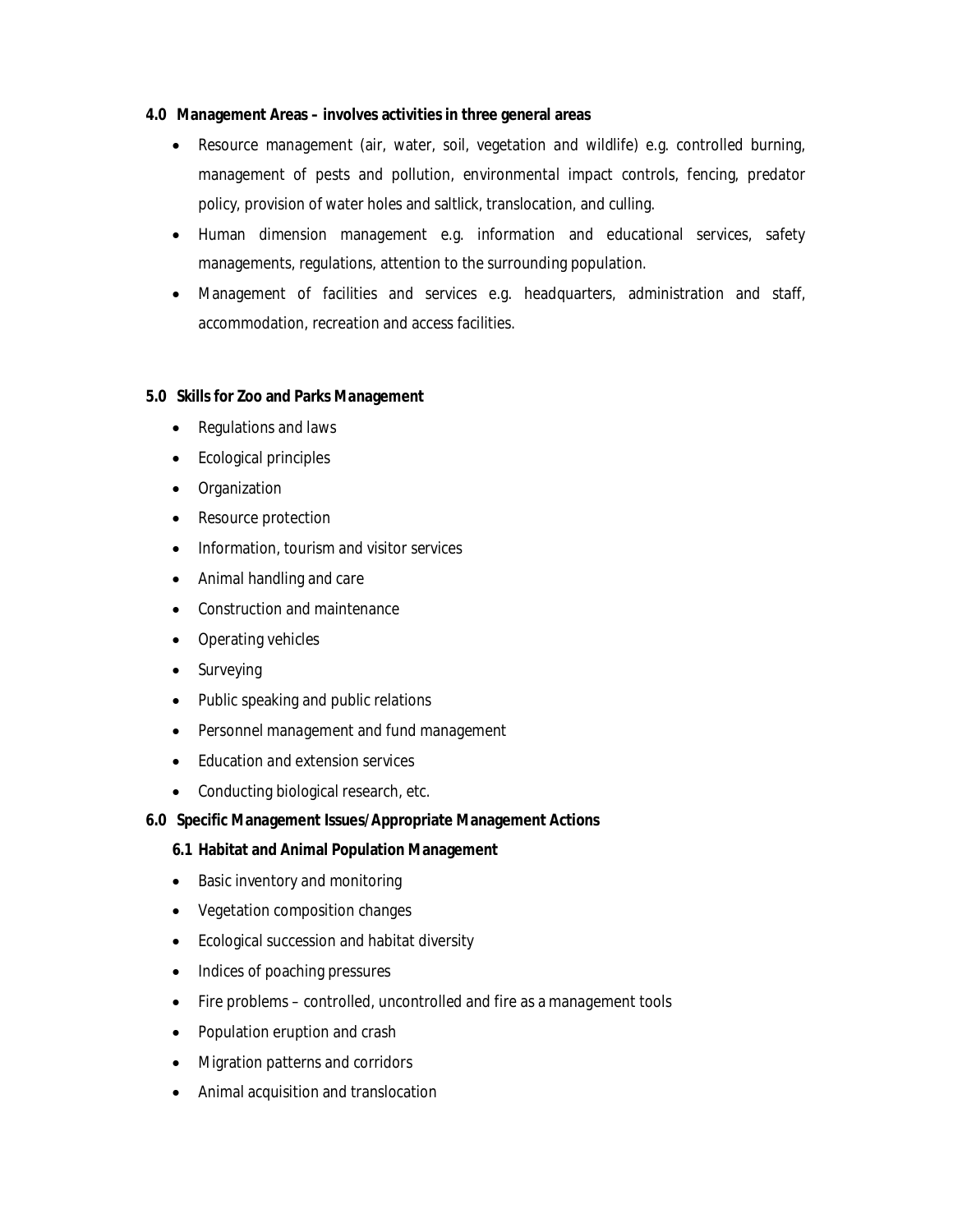- Endemic species
- Nutrition and care
- Veterinary monitoring of diseases
- Identification of natural hazards
- Animal nuisance factors

#### **6.2 Human dimension management**

- Anti-poaching activities
- Characteristics of user-publics behaviours, vandalism, preferences, attitudes
- Designs for public safety
- User-carrying capacity
- Education and interpretive services and public relations
- Tourism and recreation impacts

#### **6.3 Managerial actions**

- Appropriate law enforcement
- Anti-poaching procedures
- Utility fixtures
- Facility maintenance and types (House helping, Preventive, Breakdown and no maintenance)
- Training
- Site selection for locating facilities
- Evaluating facility designs.

#### **1. Building:**

- (a) Preferably should be outside the park if possible or on the periphery. There is a tendency for small towns to develop in national parks when buildings are clustered together inside the park, e.g. Serenera in Serengeti National Park. This condition arises due to demand for communal facilities such as hospitals, residential areas for workers, schools, recreational facilities, shops, etc.
- (b) Wherever possible buildings should be located in areas away from normal tourist routes.
- (c) When constructing buildings, local materials should be used as much as possible. Local materials retain the natural appearance and cultural history of the park and the immediate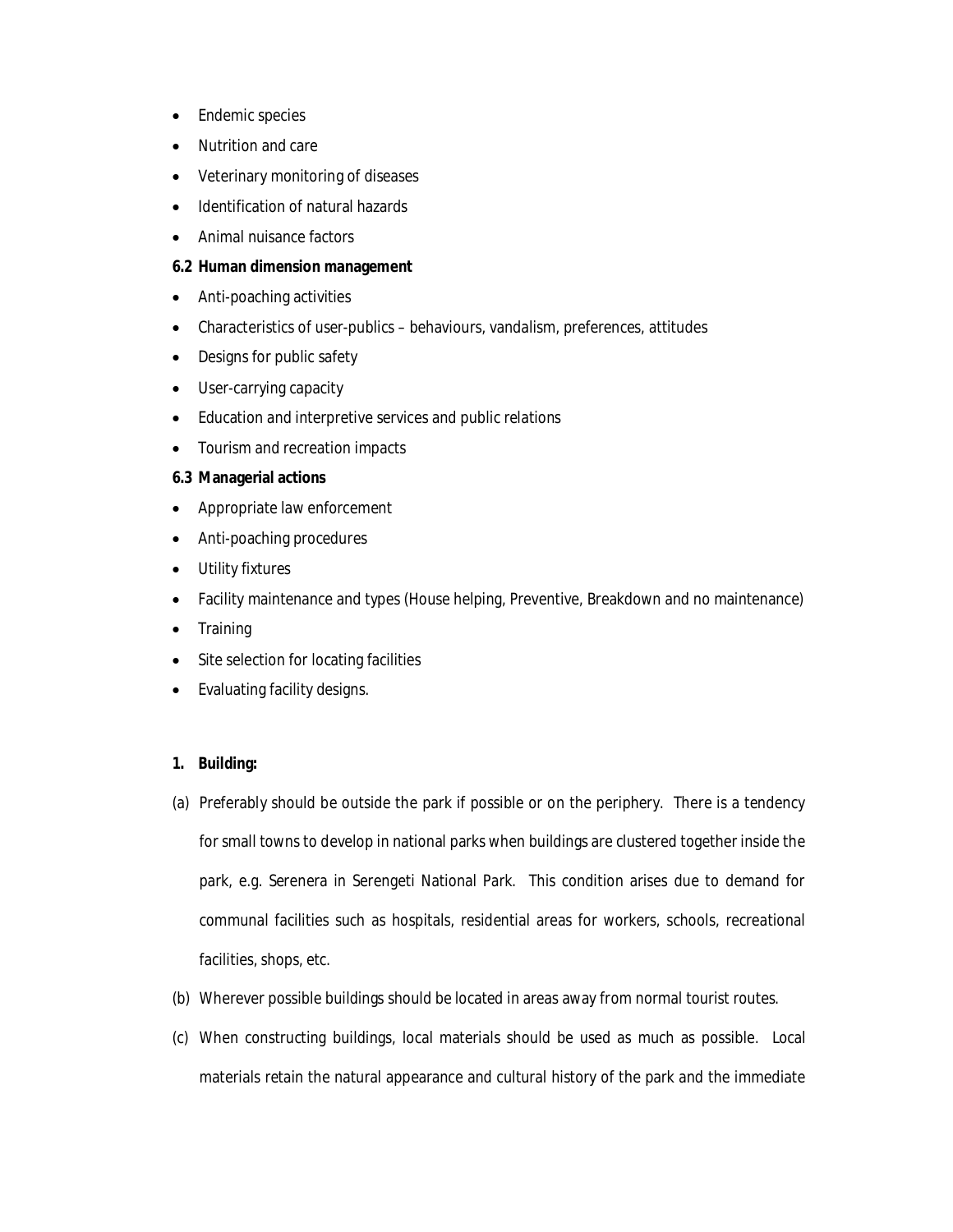area respectively. Buildings should therefore conform to general park standards designed by the engineering section of the Parks or Game Departments.

- (d) If painting of buildings is necessary, efforts should be made to use 'soft' colours which match the surrounding landscape.
- (e) When planning for buildings, consideration should be made on the ease and economy for providing utilities to all buildings, example water, electricity, disposal of waste matter, access to buildings, etc.

## **2. Roads: Roads are your Revenue:**

- (a) Determine park road system according to park needs i.e. is a road really needed:
	- interpretative services
	- fire-breaks
	- access and administrative use, etc.
- (b) Determine type of road grade/s suitable for the park
	- tarmac
	- murram
	- tracks depends on kind and amount of traffic. Will the park roads be for seasonal or year-round use?
- (c) Roads should be planned to avoid traffic congestion. It is desirable that roads should scatter visitors over a wide area of the park – where this is feasible. Loop roads are frequently used to accomplish this.
- (d) When constructing roads, care should be taken to avoid scarring adjacent land on either side of the road.
	- avoid collecting murram from either side of road, since this normally leaves large scars.
	- all pits should be refilled or landscaped.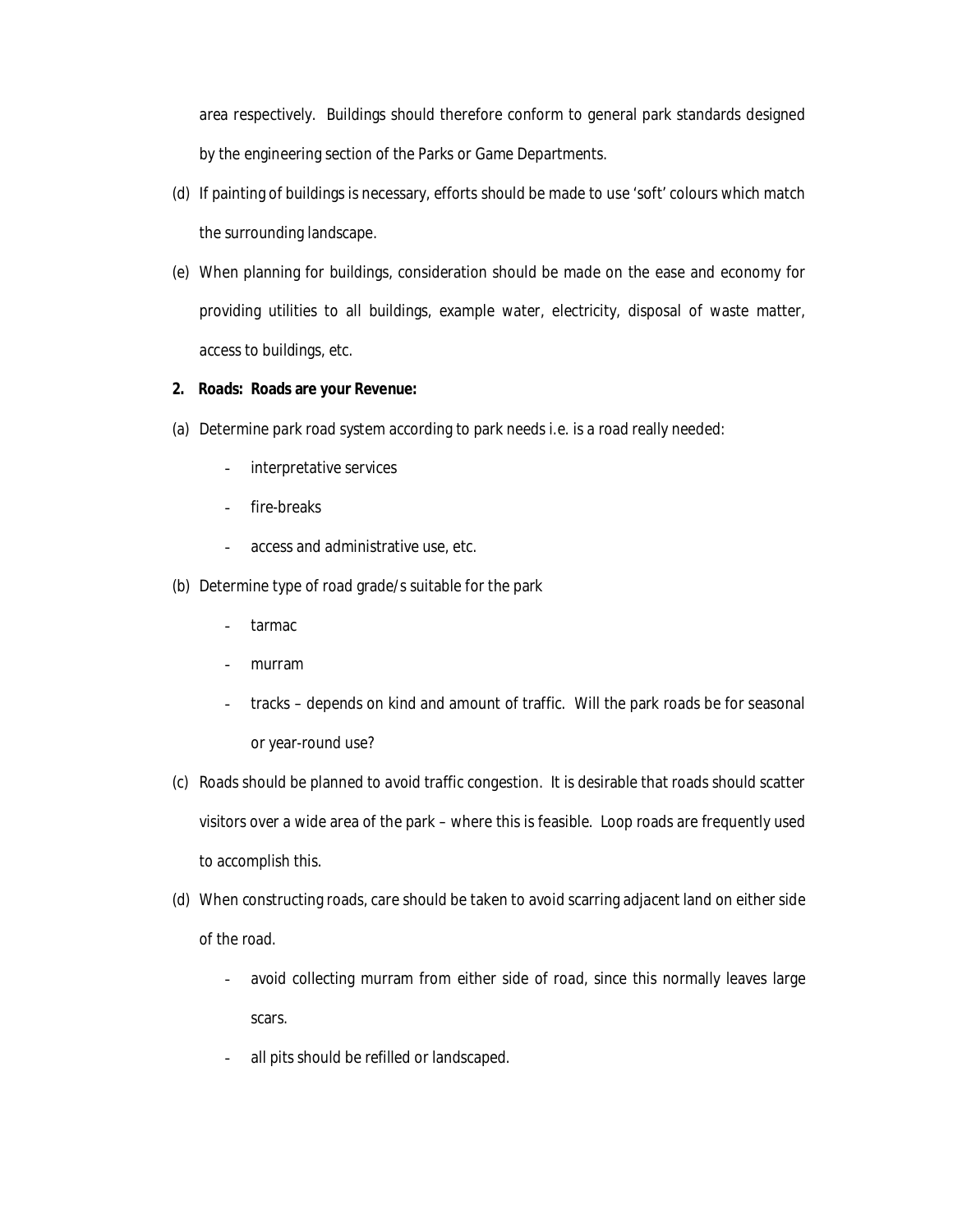- (e) Wherever possible, match murram colour with colour of the natural soil found in the area. This is however not practical in black cotton soil areas.
- (f) Roads should be planned to discourage speeding.
	- erection of humps on potential speeding portions
	- avoid straight stretches

Note: It was feared that tarmac roads in Kruger National Park, Republic of South Africa would lead to speeding, but the contrary was found true as cars went slower. There is no dust around and no corrugation and people found the driving much more relaxing. They are also cheaper to maintain but more expensive to build. The volume of traffic, type of vehicle and desired speed of travel must all be considered before a final road plan is designed.

- (g) Roads should have properly planned signs, all with a standard sign, to direct visitors.
- (h) After the road/s have been constructed
	- maintenance draw up maintenance schedule if possible
	- road safety rocks, hanging or rotten trees
	- road clean-up very important to keep the park clean. Can install trash-cans along the road – especially where visitors got out of their vehicles to see particular features of the park – look-outs are ideal places to place trash-cans.
- (i) The extent of the Park road system should conform to the zoning plan prepared for each park.

#### **3. Road Signs –**

They are necessary as guidelines to visitors and park staff.

- 1) Is putting road signs the best solution? are there alternatives?
- 2) Where do you put road signs?
- areas of tourist interest
- important places, swamps, lakes, picnic sites, campsites, for direction, mileage.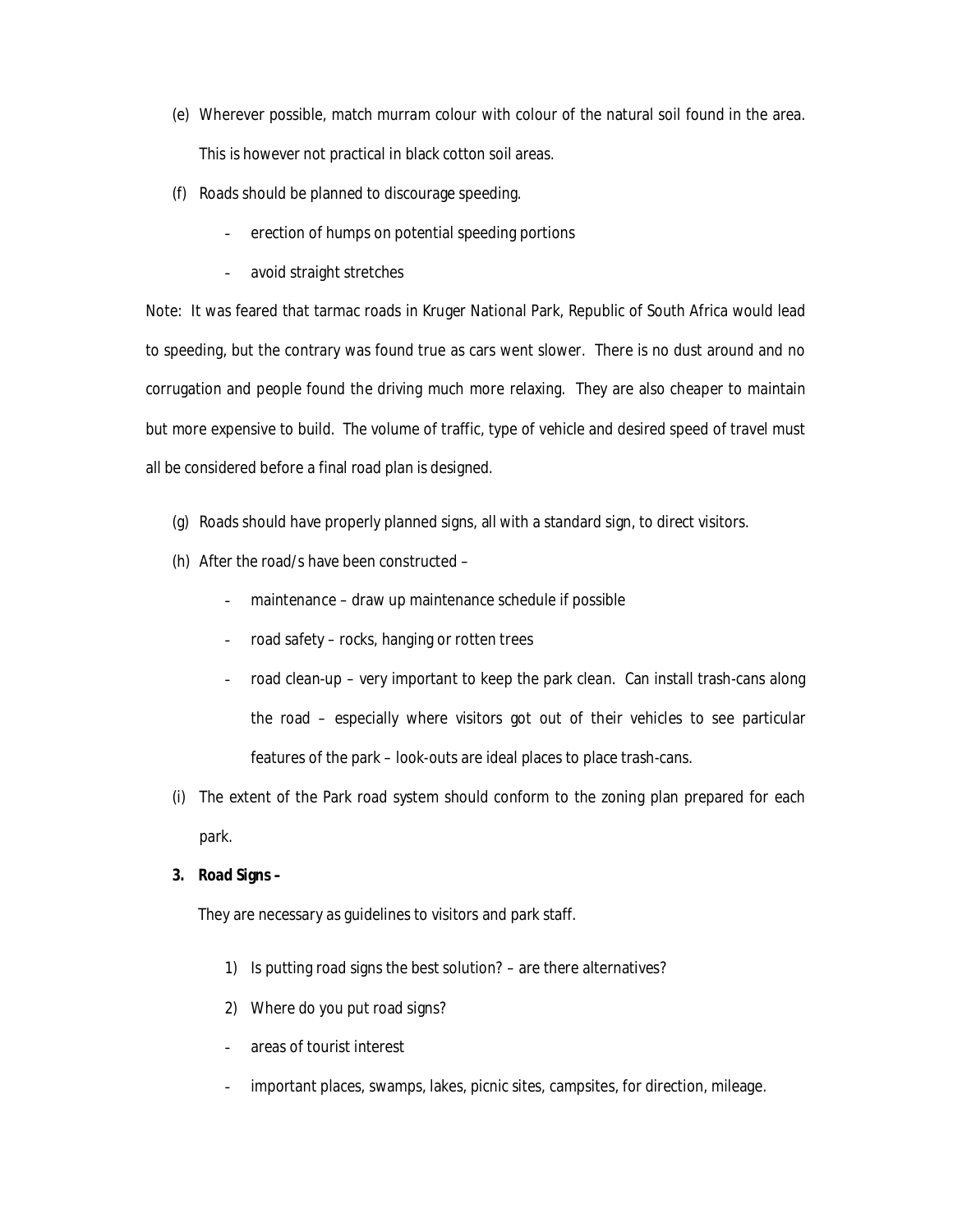- 3) Type of road sign –
- wood
- stone elephant proof
- what colour blend with environment
- standard design for part or parks
- 4) manpower availability –
- who will make the signs?
- Who will put them up?
- When will they be put up? dry season?
- Who will maintain them?
- Who will supervise the sign operations?
- 5) Estimate costs for signs
- 6) Present your plan to your superior for approval.

#### **4. Picnic Area:**

These are day-use areas that are mostly used during lunch hours. When planning for such areas, it should be considered which areas the visitors would normally be by around noon when they would like to have their lunch. Other considerations are –

- benches or logs to sit on reasonably shady area
- trash-cans or containers very important
- toilets, packing facilities
- water for drinking  $-$  if possible
- regular maintenance of the picnic areas, especially with regard to daily or weekly clean-up, depending on intensity of use
- labeled signs locating the facilities and any hazards that may exist.
- 5. Campgrounds Campsites: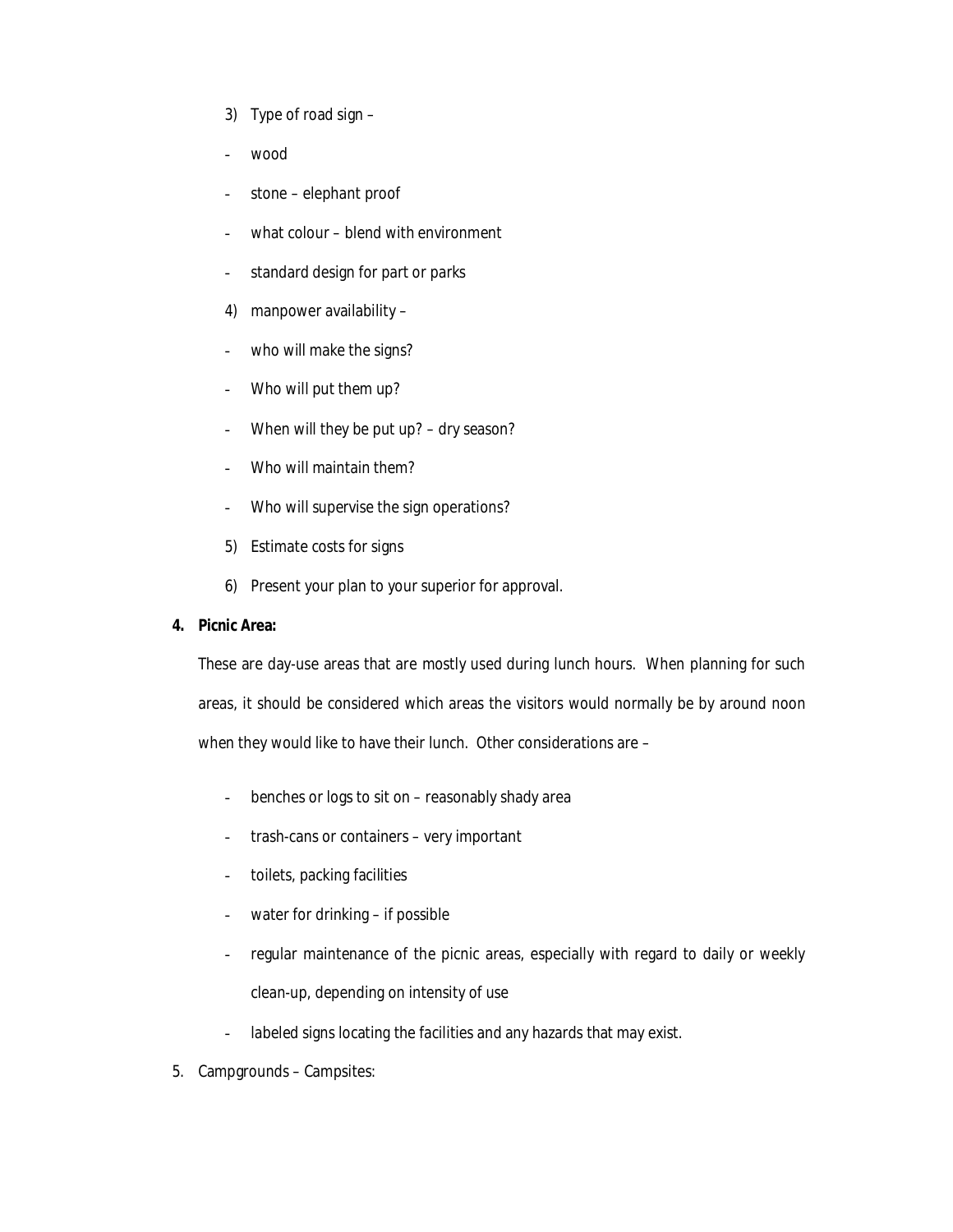Campgrounds or campsites are overnight camping areas – where visitors can spend a night or more depending on park regulations. Normally visitors come equipped with their own tents and food. Cooking sites and firewood are usually provided.

When thinking of establishing campsites in an area, the following planning criteria should be bear in mind –

a) Desirability – will the campsites in any way interfere with the well being of the park?

- is there a genuine public demand for campsites or campgrounds?

b) Site Analysis – The following site elements have to be taken into consideration

- (i) Topography or Relief of Potential Campsites
- access to potential campsite/s
- usable slopes
- vantage points and views; visitors normally like to camp overlooking panoramic views
- stability of potential campsite/s
- surface drainage of potentials campsites.
- (ii) Vegetation
	- will the campsite interfere with the vegetation of the area (rare species involved here). Are there poisonous plants – that pose a danger to campers.

(iii) Soil of potential campsite/s -

- dusty during dry season?
- muddy during rainy season?
- Rocky?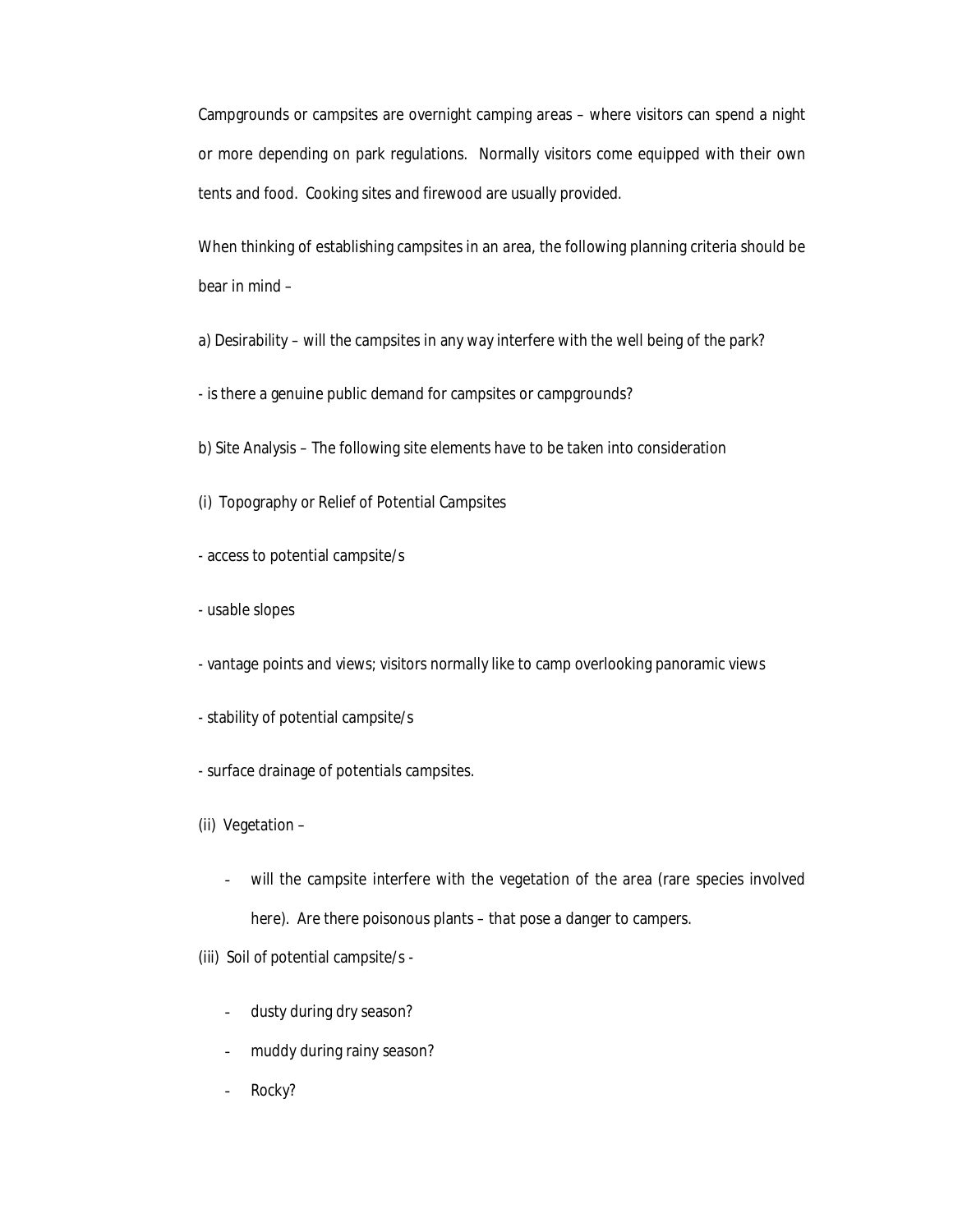(iv) Wildlife -

Will the campsite/s interfere with existing wildlife movements, habits or movements?

- Safety of campers from wildlife?

(v) Campground Facilities -

- Is the potential campsite in an area where such facilities like water, toilets, firewood, etc. can be provided with ease. If visitors have to bring these things themselves, this should be indicated

(vi) Climate -

- Likely to be too hot – exposed or cold?

(vii) Fire Hazard – is the campsite located in an area safe from grass or forest fires.

c) Campsite Construction and Administration – Following should be taken under this heading -

- Finance capital and maintenance funds
- Personnel to construct and maintain site/s -
- Campsite permits and fees
- Design of the campsite/s pattern of individual camping units

density of campsites – how many campers allowed in single campsite

pattern of circulation around campsite or campsites if these

are planned near each other

permanent or temporary.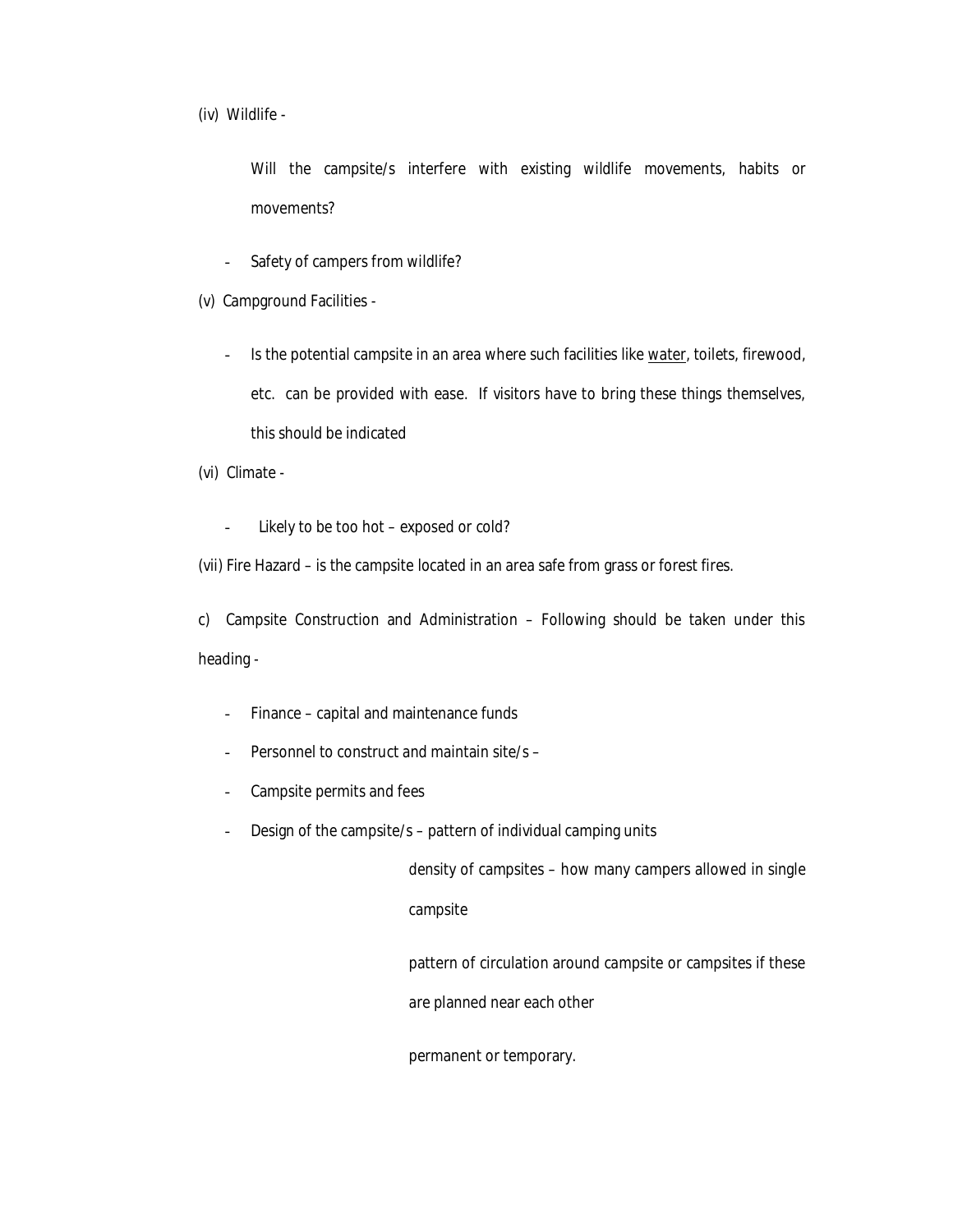# **Capture of Wild Animals:**

# **Introduction**

Game capture requires both practical and scientific skills, experience and the right equipment. For these reasons, most wildlife managers make use of professional game capture teams for this purpose. Successful game capture does not only include the capture of the animals, but also the effective handling, transport and care in captivity.

At all times it's crucial to remember that during game capture and translocation operations you are dealing with live, sentient, cognizant and feeling animals.

At this point it is necessary to break one of the fundamental rules of scientific writing, Anthropomorphism. Wild animals under capture conditions are afraid, confused, stressed, frequently aggressive and highly agitated. Treat them with compassion.

# **Capturing of Herbivores**

The following factors should be taken into account when deciding upon the capture method.

## - *Cost*

This involves equipment such as:

- nets
- vehicles
- tranquillising equipment
- drugs
- feed
- homas

The cheapest option is not always the best, though.

## - *Type of game*

Certain game species require specialized capture techniques. Elephant, rhino, hippopotamus and giraffe are examples of this. Herd animals can be captured effectively in groups using a plastic boma and a helicopter.

## - *Area of capture*

The vegetation and habitat will also determine which vehicles and method can be used.

# - *Number of animals*

For capturing large numbers of game in a single exercise, a helicopter might be needed. This adds to the cost considerably.

# **Planning a Capture Operation**

The following aspects must be considered when planning a capture operation:

• The physical condition of the animals, number of young and possible advanced pregnancy.

- The sexes and ages of the animals.
- The time of year, specifically relating to temperature and humidity.
- The safest and most effective capture method for the specific type of animal.
- The necessity of using immobilizing and tranquillising drugs.
- The availability of vehicles and single or mass transport crates.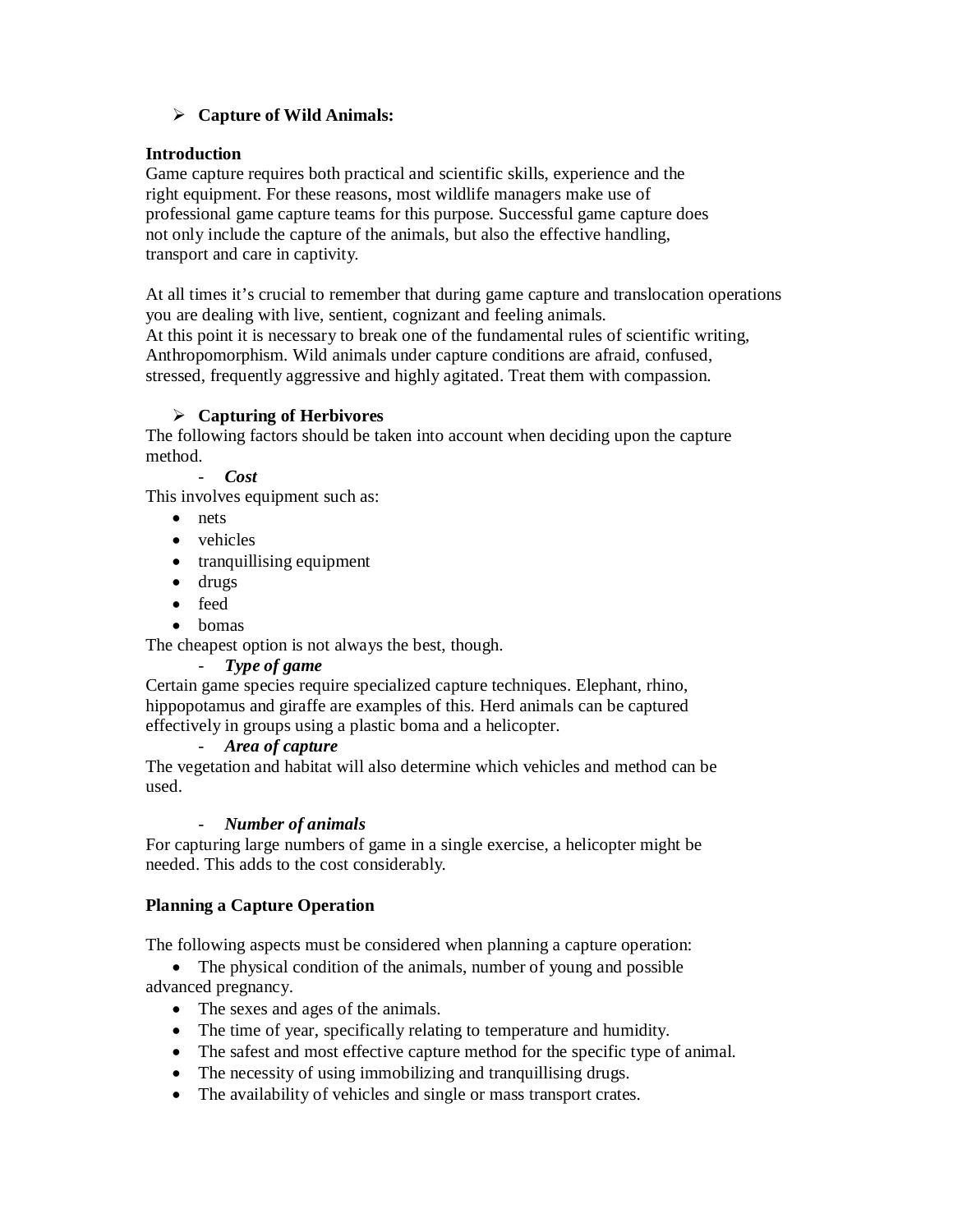Animal health requirements such as the quarantining of animals in foot and mouth control areas.

Nature conservation permits which may be required for the capture, holding and transport of animals.

Import and export permits between different areas and regions. Principles for Successful Capture

Wild animals that are captured are under stress before, during and possibly even after the capture. Although game capture operations will always contain a measure of stress, the welfare of the animals involved is always of the utmost importance. The wildlife manager must therefore ensure that the method chosen also takes this into account, and that everything possible is done to minimize the stress on the captured animals.

# **A basic principle of successful capture is to eliminate as many factors as possible that cause stress in the animal. The following should be taken into account:**

- The operation should be thoroughly planned beforehand.
- Every person involved in the operation should be briefed in detail about their task.

• There should not be any unnecessary persons. Observers are by and large inexperienced in game capture and frequently hinder operations

- Game capture should take place in the colder months of the year, as
- overheating of the animals can easily occur during capture.

• The condition of animals deteriorates during winter, and the capture should therefore also not be done too late in the winter.

• In warm climates it is advisable that the capture should start early morning and

not stretch over the heat of the day.

 Animals must never be chased over long distances or for a long period of time. This is not the way animals react in nature, and it could prove fatal. If the capture boma is far away, the animals should be given time to rest and be herded to the boma slowly.

The animals should be handled and disturbed as little as possible.

 If the animals are kept in temporary captivity after the capture, steps must be taken to ensure they do not injure themselves in the bomas.

 Bomas should be high enough that animals, especially antelope, cannot jump over the side.

• Noise levels outside the bomas and crates should be kept very low.

 Aggressive animals and mature bulls should be separated from each other to avoid conflict and injury.

• There should be enough food and water in the bomas before the animals are brought in.

Ensure adequate protection against sun, cold and rain.

# **Darting:**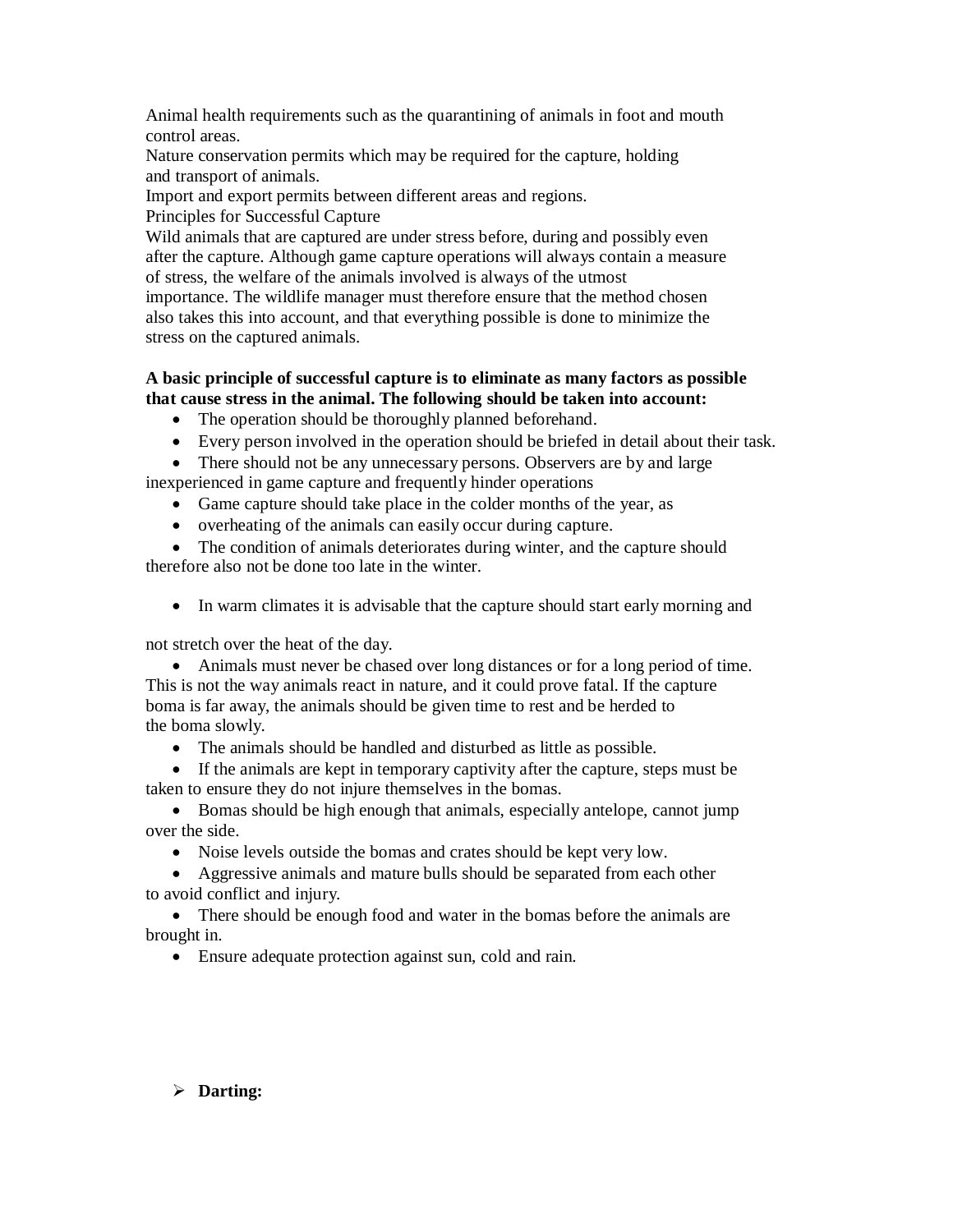## **Immobilizing animals by dating-**

Animals may be captured by being injected with immobilizing drugs. This method is used in the capture of rare and valuable herbivores on an individual basis. It requires great skill, scientific knowledge and experience to immobilize wild animals. Drugs are usually injected by firing a dart from a dart gun into the muscle of the animal, but can also be administered manually, for example when animals are caught in a net.

An important distinction needs to be made at this point:

 **Immobilizing drugs** are used to immobilize the animal completely, with *the animal losing consciousness*.

 **Tranquillising drugs** are used to *sedate the animal, while the animal is conscious of its surroundings*, it remains in a relaxed state with limited movement.

It is advised that the choice and handling of immobilizing drugs for capture operations be left to a wildlife manager or veterinarian with experience in this field.

## **The following principles are important in the darting of antelope and other herbivores:**

## - *Selecting equipment*

The distance that the animal can be approached from, thickness of skin, approachability of the terrain and the method of approach being ground or air will determine which strength the dart gun should be.

The right choice of dart and needle is also very important, this being influenced by the skin thickness, size of the animal and approach distance.

## - *Darting from a vehicle*

It is difficult to get the required approach distance from an animal on foot, so animals must usually be approached in a vehicle. Animals are often accustomed to certain vehicles, which could be an advantage. Using roads to approach the animals is more successful than driving off road, which often scares animals. Avoid driving directly at an animal or herd, as this tends to scare them off.

Be patient in selecting the animal to be darted, and shoot only if the target area (e.g. the hindquarters) is not obscured. The dart should penetrate at a 90 degree angle, which reduces chances of the dart bouncing off. Dart sites to use are the rump, hind leg, shoulder and occasionally the neck. The aim here is to have the dart penetrate into muscle tissue only. Once the dart is in the animal, the animal should be kept within sight at all times, but should not be chased at high speed. If, however, the animal does move out of sight, wait for the appropriate time for the drug to take effect, and then start tracking the animal.

## - *Darting from a helicopter*

Making use of a helicopter for darting is often worthwhile in the capture of valuable, large or aggressive animals. An experienced helicopter pilot is of the essence. The pilot should know the habits and reactions of different game species, and be experienced in flying low and turning sharply. A strong helicopter is necessary to provide a stable platform from which to dart. Darts should be prepared in advance,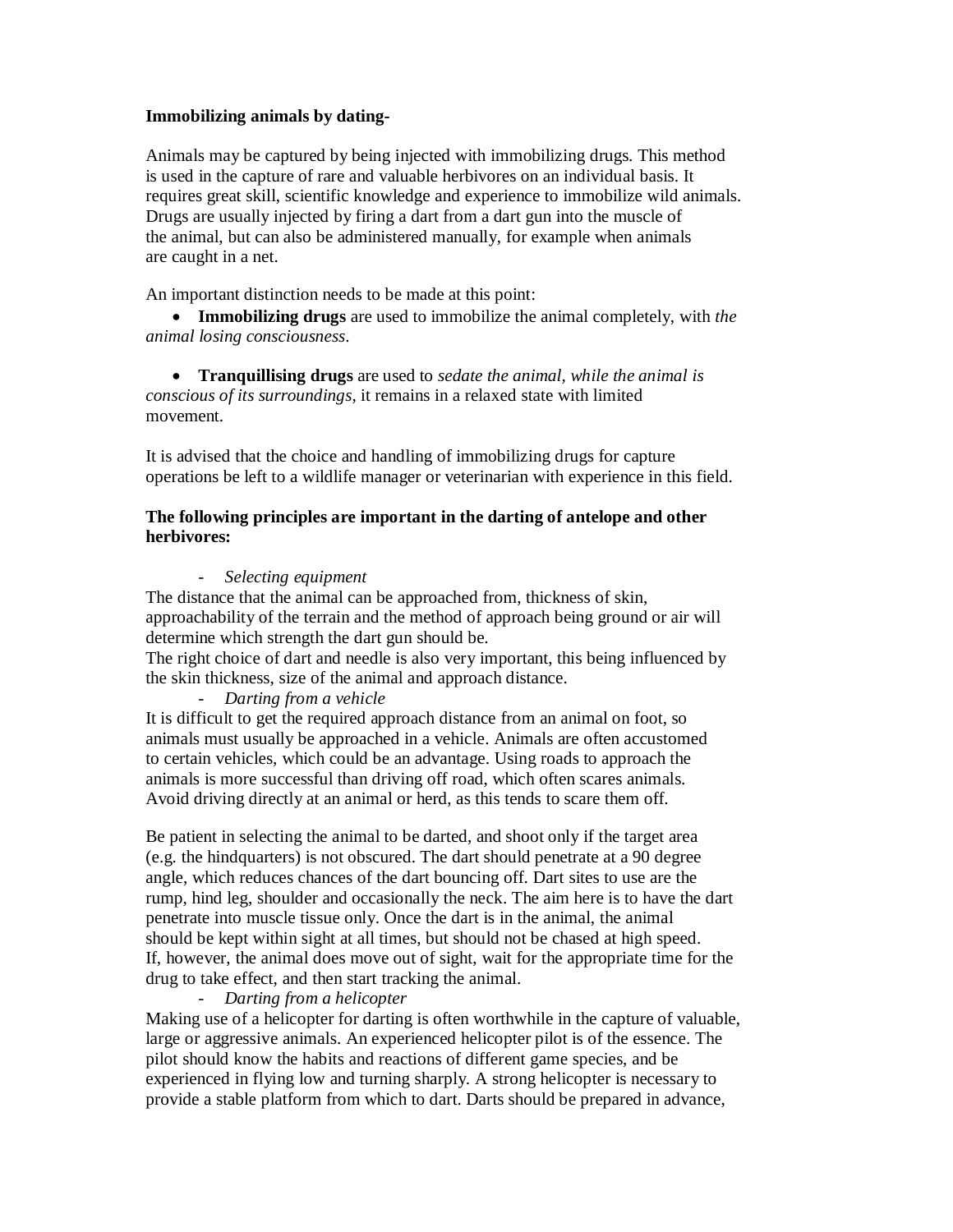with enough to spare. There should be good communication between the pilot and the ground crew. The best time to fire is when the animal and the helicopter are moving at the same speed in the same direction. Once the dart is in the animal, try and herd the animal towards the recovery vehicle. The ground crew must be notified immediately.

## *Signs that the drug is taking effect -*

Some or all of the following symptoms may be seen:

- An ataxic, staggering gait.
- A high-stepping knee action
- The head held high and far back, or the animal may nibble at vegetation
- Impaired vision the animal may collide with objects
- Loss of sense of fear of people and strange objects
- The animal reacts to noise
- The ears may droop
- Some animals stay on their feet, and others may collapse

## *Advantages of immobilizing through darting*

- The most effective and safest method to capture rare and valuable animals
- It is more economical than other methods when only single animals have to be caught
- Large and aggressive animals are manageable and can be loaded and transported while immobilized

## *Disadvantages*

- Approach distance to dart an animal is often not adequate.
- Ruminants that collapse on their side can bloat or choke when rumen content is vomited.
- If the drug is not injected into the right muscle, or the dart does not discharge properly, the animal will not be immobilized effectively. The animal could run too far and overheat or collapse from exhaustion.

 The tracking of animals in dense vegetation or rocky areas can be difficult, and animals may not be reached in time.

- Use of a helicopter can be costly.
- Animals can injure themselves if they collide with a tree or fence.
- Over dosage could be fatal if an antidote is not administered in time.

# **Capturing Of Carnivores –**

The capture of carnivores can be done by using cage traps or camp traps that lure the animal with bait. These are best constructed and operated by professional capture teams with experience in this field. It is recommended that carnivores be tranquillised during transport, to facilitate handling and loading, and reduce stress during transportation.

It is imperative that an experienced person take full responsibility for the immobilized animal, as any carnivore is capable of inflicting serious injury to handlers.

# **Handling of immobilized carnivores -**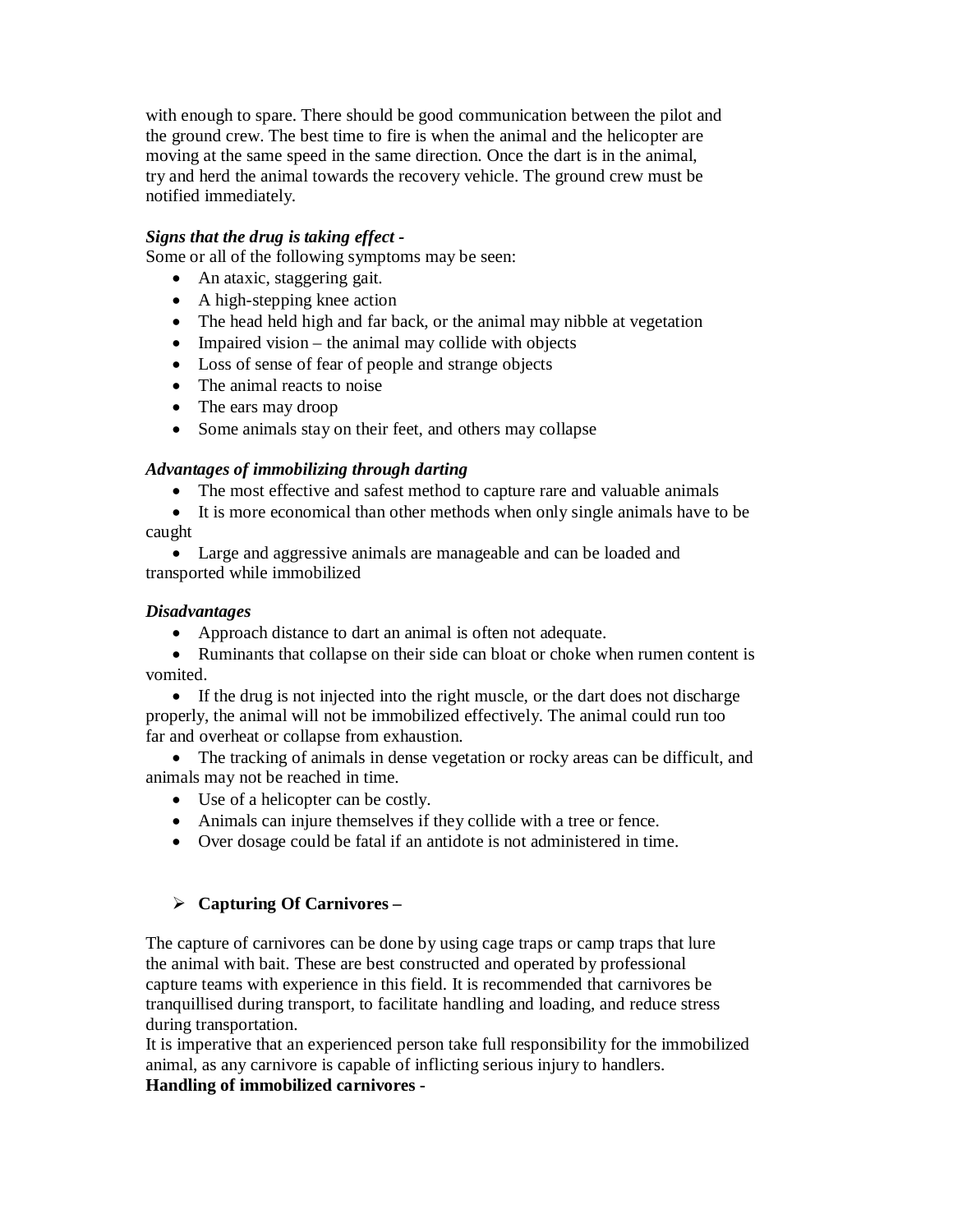An immobilized carnivore could collapse in an unnatural and inappropriate position, which could result in injury. The animal should be placed on its side, with its head extended. The tongue should be kept wet during immobilization. Regurgitation during immobilization is life-threatening to a carnivore. Pieces of meat that are regurgitated should be removed from the mouth as soon as possible to avoid suffocation.

The immobilized animal should be turned from side to side every 20 minutes. To prevent overheating the animal should be cooled down after capture and should never be left in the sun. Direct sunlight can also cause damage to the eye, and the eyes should be protected by a blindfold. An immobilized animal is still able to perceive loud noises, so every effort should be made to reduce the noise level around the animal.

The vital signs – respiration rate, pulse rate, blood pressure and temperature should be checked continually.

All carnivores can be lifted by  $1 - 4$  persons, depending on the species and the equipment available. A good stretcher will be sufficient for loading and off-loading all the larger species, while smaller species can be lifted by hand. All carnivores should be fully immobilized when loading and off-loading. Animals should be loaded as soon as possible after capture.

(Adapted from Wildlifecampus – Wildlife Management Courses Teaching Guides)

#### **ANIMAL HEALTH**

The health care service is a joint responsibilities of the curators, keepers and the Zoo Veterinarians. Captive animal health care should not be restricted to the Veterinarians, medication and administration usually at sick points alone.

The whole health care services begin with the daily routine jobs of each captive wildlife keeper. He keeps the cage or enclosure of the species clean, uses various disinfectants on the floors, regularly, as well the moats and pools chlorination, observes the animals in order to discover its complaints since animals don't talk in human articulate speech.

To do these effectively, he must maintain a good relationship with the life animals as well have sound knowledge of the species life history and behavioural traits. The keeper actually is the first person to discover when an animals is sick through his daily routine observations. The Veterinary doctor depends very much on his information and the animal's life history records for diagnosis and medication.

In most Zoos of the World where there are Veterinary hospitals built and medically equipped within the Zoos, the teamwork is much more easier than when health care administrations are usually attached to outside location Veterinary hospitals. Whichever is the arrangement, the veterinarian diagonise and medicate while the keeper is the 'nurse'.

#### **HANDLING AND CARE OF WILD ANIMALS IN CAPTIVITY**

The species keeper is the best handler. The way and manner the keeper handles an animals depend on his personal experience.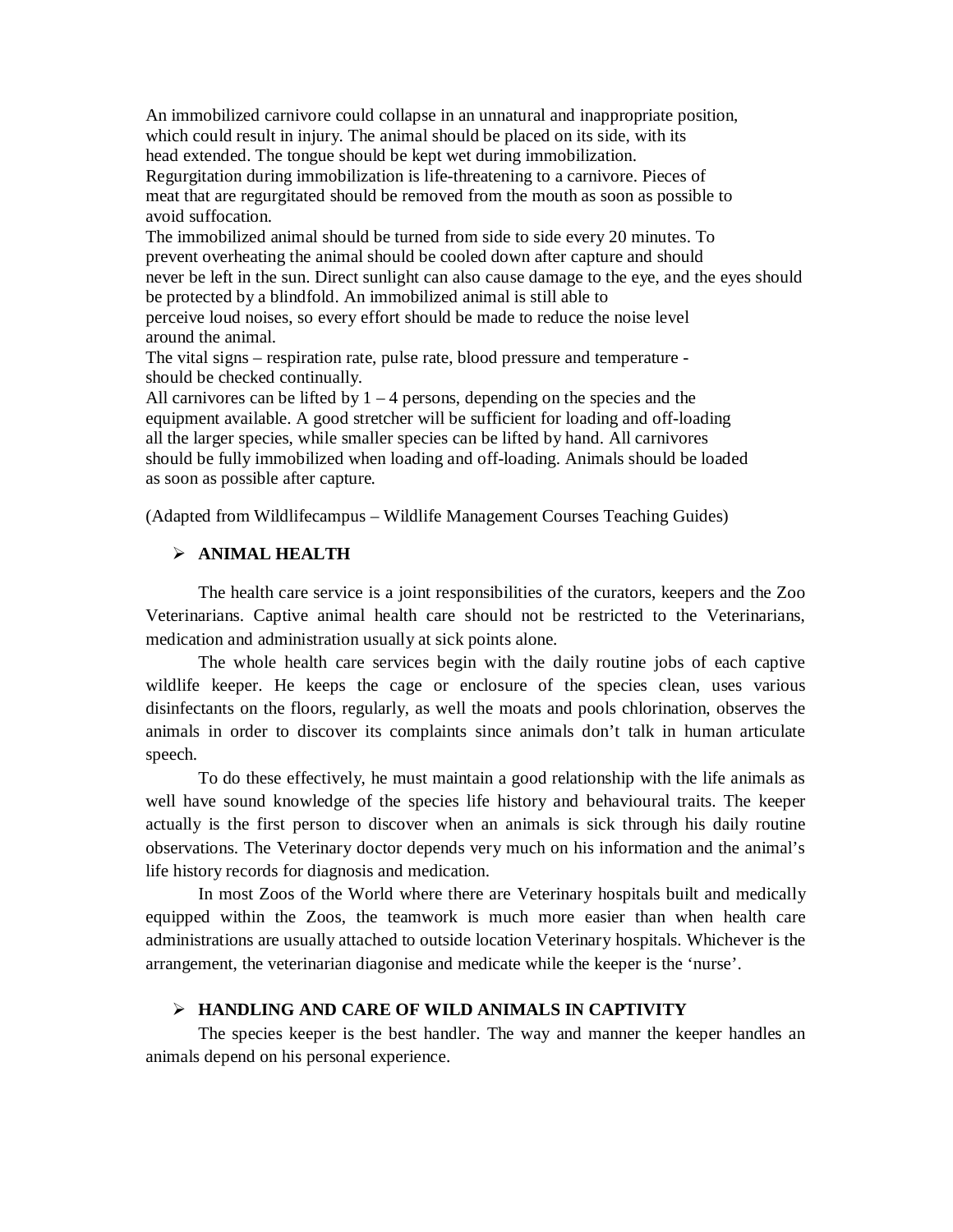Good relationship between the keeper and the captive animals i.e friendship mentality in both parties, the aggressiveness or docility of individual animals, age and dynamism of the species will all determine the level of success in wildlife handling.

Yet captive animals require handling either during diagnoses or transfer to enable cage repairs or inter-zoo loans. Animals generally exhibit funny traits and behaviours which must be carefully noted. Individualism and uniqueness in handling wildlife cannot be overemphasised. Observations and experiences reveal that members in the same enclosure, same species and age may behave differently.

A good illustration is the case of two male mangabey monkey *ceriocebus torquatus* in University of Ibadan Zoo. These animals were of the same parenthood and over 6 years in same captivity. The behavioural differences showed that while one will allow keeper direct entrance and body contact within the enclosure, the other is such readily aggressive and will not allow it has to be separated into the inner rooms.

Some Zoo inmates are fairly domesticated and their handling simple. For example, the peafowl – *Pava cristatus* and Donkeys could move around in free range as observed in wildlife Parks, Jos and University of Ibadan Zoo respectively.

#### **HANDLING FACILITIES**

However, there are various facilities in Zoos usually for handling the inmates when necessary. These include capture net, for the capture of birds, and small mammals, trap cage usually small and movable, Quarantines-for new animals arriving Zoos and separation of sick ones for treatments. The hand gloves and safety boots are worn by both vet doctors and keepers etc.

 **The Quarantines:** These are special cages so to say in Zoos usually for the accommodation of new animals arriving g the zoo. They need to be quarantined for some time be it animals on transfer from another Zoo, new purchase, or when hunters have just brought them out from the wild, there is the need to separate them.

The period of separation enhance the keepers and veterinary doctors the opportunities to study the uniqueness in such animals, the state of their health as well as the level of aggression or docility. These animals in themselves too, need to acclimatize to their new home and check on their new neighbors and species.

- **Trap Cages:** They are usually movable, transferable cages for the capture of Zoo inmates whenever there is need to do so. This happen when an animals is to be taken out of its species group perhaps on breeding loan to another zoo or just mere separation from others to enhance medical diagnosis and treatment.
- **Capture Nets:** These are particularly designed for the capture of smaller animals such as birds, small mammals and reptiles. They are built into different sizes. There is a long strong handle into which the net will be hanged. The long handle keeps the handler at a distance from the animals especially in species that are completely dangerous.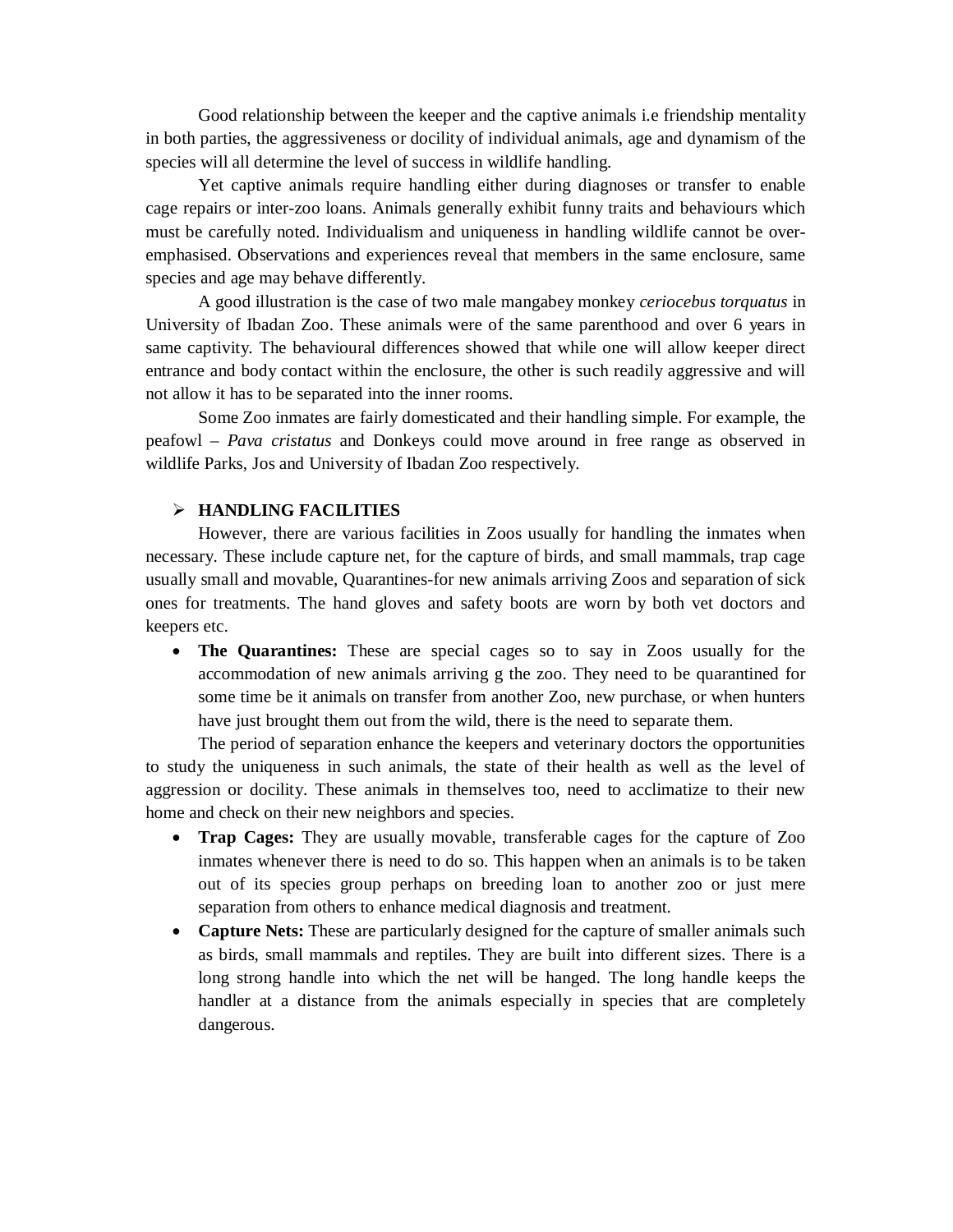#### **FEEDING OF ZOO ANIMALS**

In feeding captive animals, the food habits of each species must be considered. Some are herbivores e.g. Gorillas, Rhinoceros, Donkeys etc. Yet some are insectivorous feeding primarily on insects and worms e.g. some birds, monitor lizards etc.

For a successful management of captive animals, it is important to feed each species with their particular food items.

These animals hardly have problem locating their food or prey if let alone in the wild. The experience however is that when already captured from the forest and kept in Zoos, is that when already captured from the forest and inability to get all their normal varieties. In fact, there have been cases of Zoo managers refusing acceptance of some species in Zoos because of the fear of lack of food items they needed for survival. This same reason have accounted for the death of some Zoo collections.

Consider the case of pangolin, an animal whose life and growth depend mainly on insect and worms. Its survival propensity is zero in captivity. Another dimension of feeding problem common to zoo inmates in Africa is the inability to identify all the food varieties particularly the vegetation. At time the weather changes, compound the problem during the dry seasons some grasses and biological growth. The imbalances in diets have been observed a great factor against captive animals, physical and biological growth. The only solution lies in providing substitute food varieties capable of enriching their diets. E.g. boiled eggs, vebrages, boiled beans and meat.

#### **THE CONCEPT OF FEEDING REGIME**

Feeding regime involves drawing up a feeding time table for different Zoo species. The quantity and quality of food ration are worked out. Each meal will be weighed depending on the digestive system, body size and weight of each species. The food ration need be served to individual animal since there could be possible domination by older or more powerful members during scrambles at food times if species are served together in their group. Feeding of captive animal may not be compared with feeding animals in free wild. The Zoo inmates feeding is regulated while those in the wild feed as often as the opportunities abound. However, the inmates have their food supplies without any efforts of their own while those in the wild roam and hunt fending for themselves. Probably they may consume more since they are at liberty to walk off excesses.

A typical example of feeding regime is that of University of Ibadan zoo were all carnivores are fed every other day by 10am or 11.30am. They are fed every other day by 10am or 11.30am, they are fed with weighed cow, goat or ram meat.

The primates feed daily at 10a.m and reptiles once per week etc. The food must be weighed based on individual animal consumption abilities.

#### **FOOD SOURCES AND STORAGE**

Zoos must make adequate arrangement such that animal foods should be available as at the feeding hours. The food items could be contracted out by giving orders to animal food contractors at quoted prizes and such supplies may be received on weekly basis.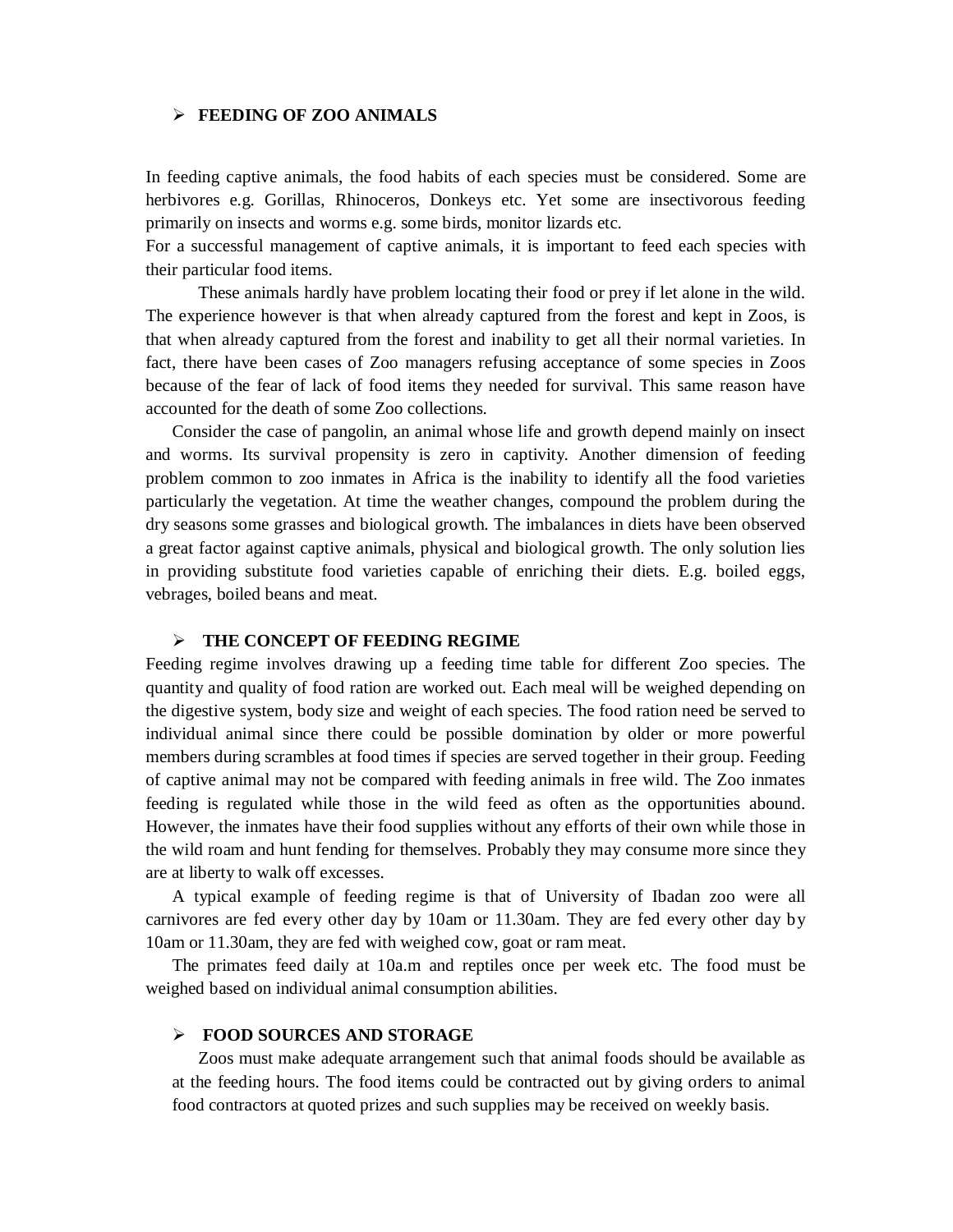In some zoos, farmland are acquired for planting of various food items such as fruits, yams and rearing of goats for carnivores feeding. The problem usually associated with the feeding of animals in captivity is that of wastage generally.

Food ordered and supplied need be kept in the central food store. The experience at times is that much waste may be recorded than the actual quantity served the animals. The reasons being (1) faulty storage system (2) perishable items such as vegetables and fruits remaining in store for many days. Not many zoos can afford effective cooling and preservation system. Electricity power failure is a major threat where standby generators are lacking. Another general problem of feeding could be finance. This is possible where and when financial decisions are left in the hand of people of low knowledge of zoo management and wildlife conservation. They see no strong reason why much money should be committed to feeding animals. At times the contractors bills are not paid and hence stoppage of supplies. Also, general bureaucratic bottlenecks – in cases of Zoos run under Civil Service setting.

#### **ZOO SANITATION –**

Zoo sanitation simply describes management activities that keep the Zoo hygienic and free of germs.

#### - **Importance of Zoo Sanitation:**

- To keep zoo animal healthy
- To prevent disease outbreak within the zoo
- It ultimately keeps zoo animal alive
- It safe cost of treating sick animals
- It also prevents visitors, zoo keepers and administrators from being infected with transmissible pathogens (Zoonosis).
- Regular weeding of zoo premises also prevents visitors, zoo keepers and administrators from being injured from deadly/injurious animate and inanimate objects such as scorpions, poisonous snakes and broken bottles etc.
	- **Important Zoo Sanitation Activities includes:**
- Regular cleaning of zoo animal pen and cages
- Proper disposal of zoo animal droppings
- Regular weeding of zoo premises
- Disinfection of zoo premises and surrounding
- Removal of injurious inanimate objects from the zoo premises
- Proper placement of inmate feed in pens away from droppings

## **CONTROL OF ZOO VISITORS**